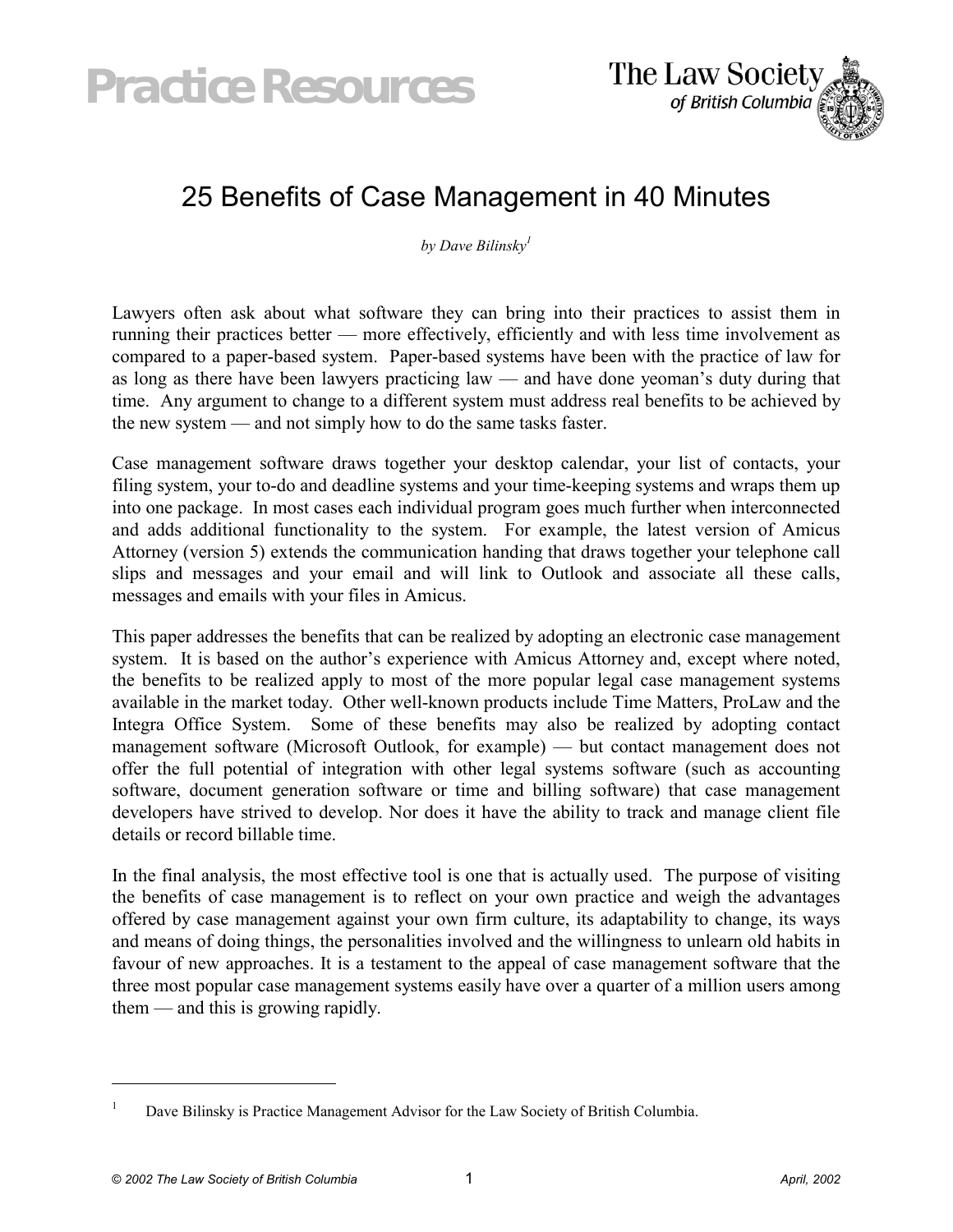# *Benefit #1* **— Case management can organize your day**

Case management software replaces the lawyer's desktop calendar with an electronic calendar. The advantages of changing to a networked, electronic calendar are as follows:

- - Calendar appointments — can be created by clicking on any time on any day and creating an appointment.
- $\bullet$  If the appointment date or time changes — you can drag and drop or click and move the appointment to the new date or time.
- $\bullet$  If you create a conflicting appointment — the software will warn you of the conflict — no accidental double-bookings.
- $\bullet$  Your secretary (or anyone else in the firm if you wish) can see your schedule and make appointments for you — without having to knock on your door to ask for your calendar.
- $\bullet$  Your case management software will warn you of upcoming appointments (alarms for meetings). Amicus Attorney has "Peggy" who is one of the most friendly and professional alarms available today.
- $\bullet$  You can take an appointment entry from your calendar and by a few clicks, convert it into a time and billing entry.
- $\bullet$  Your calendar appointments can be loaded onto a Palm organizer (a portable "personal digital assistant" or "PDA") and carried with you — and any changes that you have made to your calendar — or changes that have been made by your office to your calendar in your absence — are shared (synchronized) on your return and both the computer calendar and your Palm organizer calendar will reflect all the changes. Moreover, alarms that you have created for meetings in your computer calendar will be transferred to the Palm organizer and — even if the Palm is turned of  $\ddot{\hspace{1cm}}$  it will wake up and warn you of an upcoming appointment.

#### *Benefit #2* **— Case management can organize your firm**

- Often, trying to schedule a partners meeting can be a headache — trying to compare everyone's calendar for a common free time. Case management simplifies this — you can display the master schedule and select the people (and the room) that you wish to bring together and then search for the first 30 minute (or 3 hour or whatever time) period between 9-5 (or whatever hours are relevant to you) that is free for all concerned. Moreover, once you have found this free time, you can schedule one appointment that is shown on everyone's calendar — with just a few clicks. Amicus Attorney has this master schedule feature.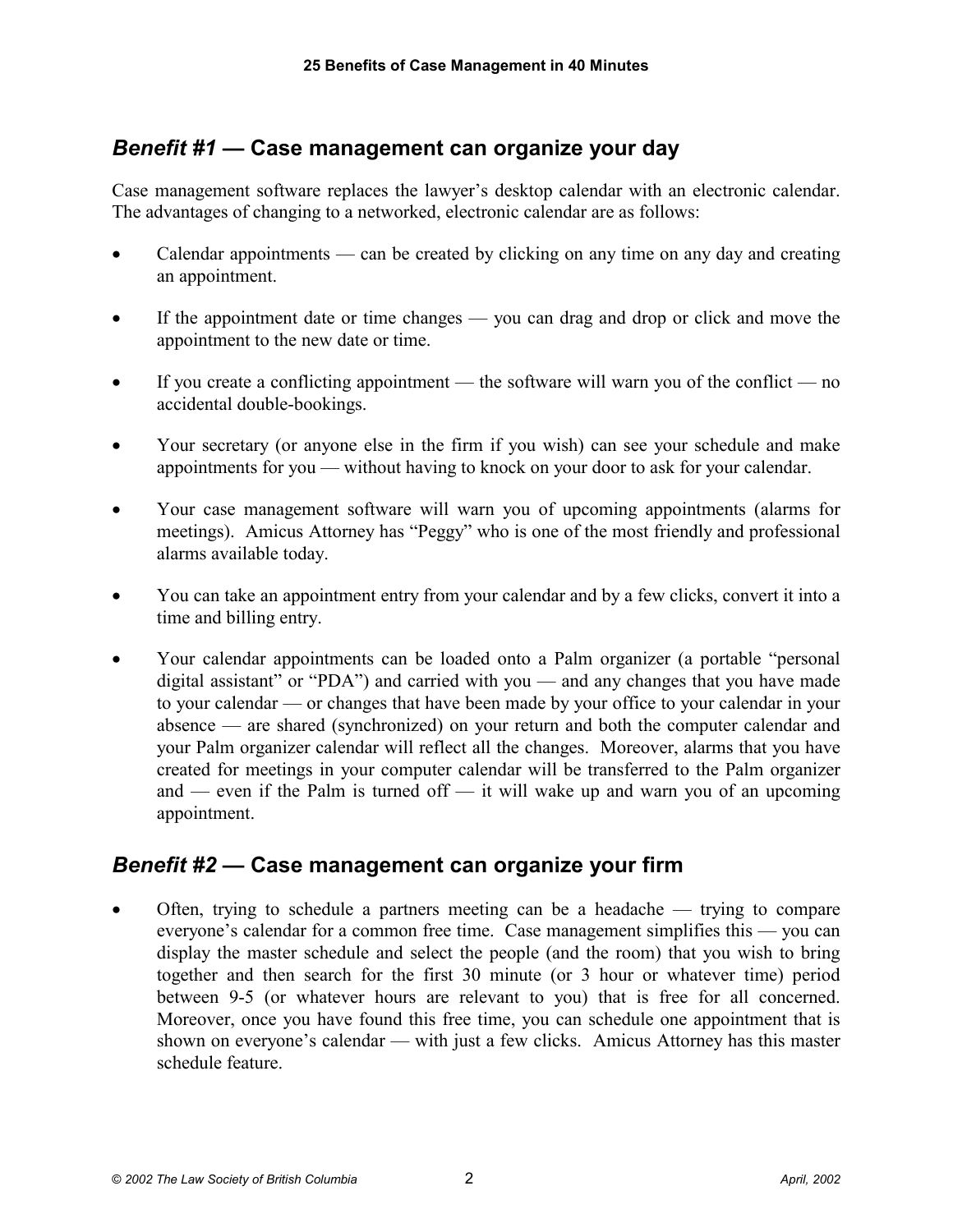# *Benefit #3* **— Case management can manage your deadlines**

Lawyers rarely lack for things to  $d\sigma$  — most of the time it is a battle deciding which of the Hydra's heads to cut off just at the moment. Case management offers the ability to juggle deadlines and dates as follows:

- $\bullet$  Your electronic calendar has a "to-do" area — which carries forward your "to-dos" until they are marked "done." No need to continually rewrite lists of to-dos.
- $\bullet$  Amicus Attorney will indicate how many days each to-do has been in your system and how many days remain until the deadline date (or days past deadline, if this is the case).
- $\bullet$  Your to-dos can be converted to appointments — thereby carving out time in your schedule to do your tasks — usually by a "drag and drop." This ability to carry to-dos and use them to block off time in your calendar allows you to quickly take your priority items and create time in your calendar to get them done!
- $\bullet$  To-dos can be embedded in your calendar — indicating tasks that have to be done in the future but need not clutter up your present to-do list. Examples are limitation reminders, bring forward reminders, preparation reminders — anything for which you need a memory prompt. They will pop up on your to-do list when the requisite trigger date is reached.
- $\bullet$  When you use the case manager to track and log your calls, you can create a follow up reminder for the business discussed during the call.

#### *Benefit #4* **— Case management can make you more \$\$ by doing automatic time and billing entries**

- - We have already mentioned the ability to take an appointment from your calendar and by a few clicks convert it into a time and billing entry. This feature is available in other components of case management.
- $\bullet$  You can take a to-do and click on it to indicate that it is done — case management software will then prompt you to create a time and billing entry from the entry.
- $\bullet$  Amicus Attorney has a Communication Center that records all your incoming phone calls. When you click on a phone message indicating that you have returned the call — Amicus Attorney will prompt you to make an automatic time and billing entry from the phone slip or email. You can also record a note regarding the call and put it on your file in Amicus, thereby giving you fingertip access to your communications record on a file or with a particular contact.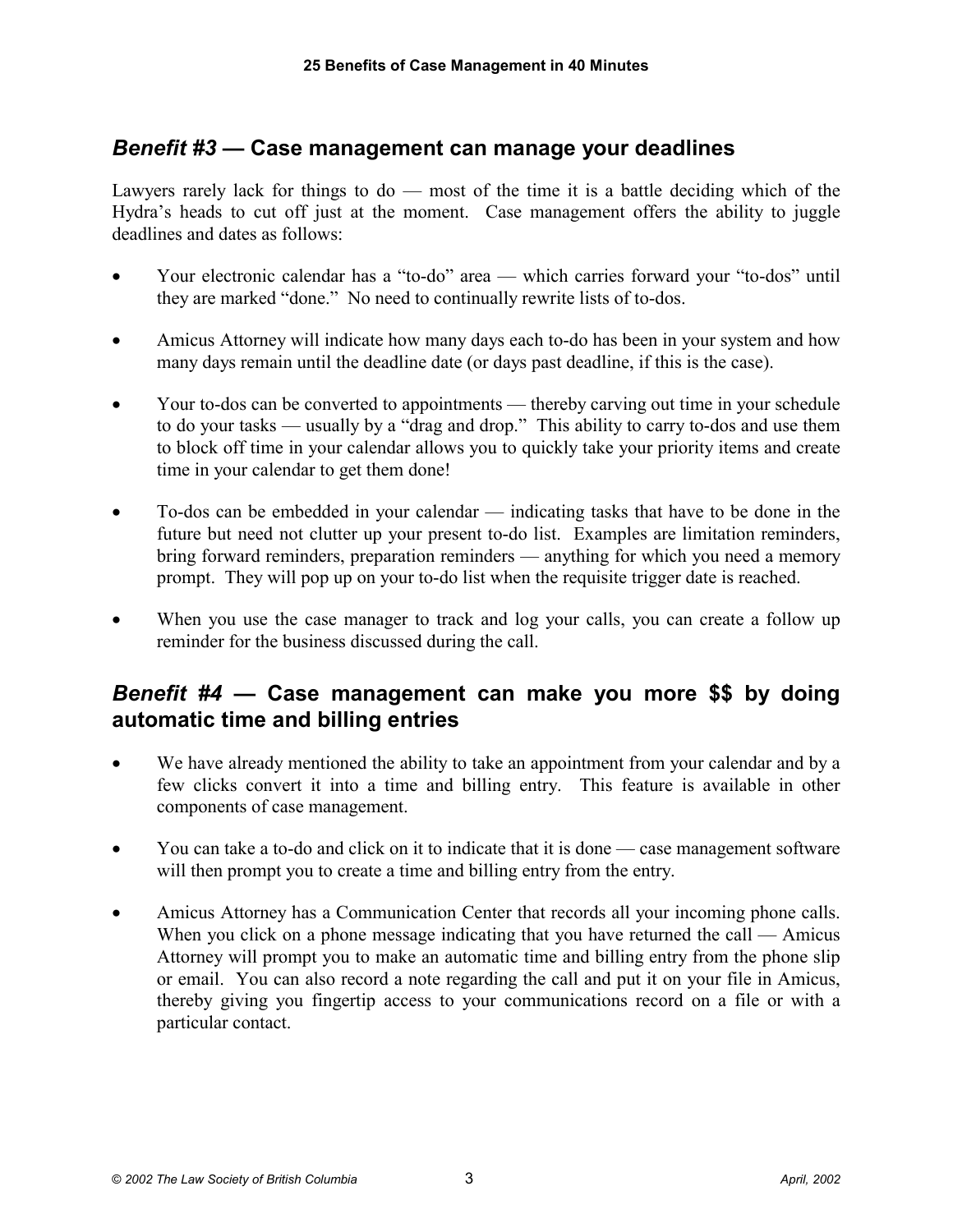# *Benefit #5* **— Case management can do some of your work for you**

- - Most case managers have the ability to generate documents using the contacts in your database. Amicus Attorney has a feature called the "DO" button. Click on the DO button within a "to-do" to call someone. Amicus Attorney will then time your call, make a reminder to follow up the call, and make a time and billing entry.
- - Case management systems will generate documents — retainer letters and agreements, fax cover sheets and the like — using the information in your contact database. Moreover, Amicus Attorney will time this task and create a time and billing entry for you for this work.
- $\bullet$  The DO button can do virtually anything your computer can. Call it "Intelligence Assistance"
- $\bullet$  Amicus has announced "Amicus Assembly" — a sophisticated document assembly package that will automate the production of standard documents.

# *Benefit #6* **— Organizes your information on each client file**

- Open the File Information Module/Section in any case management software — in there you will see a description of the case, the parties in the case and all contact information, notes on the case, things to be done, logs of the calls and lists of the documents generated for the file — in other words, an up to date index of the file — without having to locate the paper version. Great to get an update on the file when your client or the lawyer on the other side calls — you can pull this information up on your screen while making small talk and be up to speed on the details lickety-split.

#### *Benefit #7* **— Keeps track of all the people in each file**

- $\bullet$  In an Amicus client file, click the "add person" button and see how you can add someone who is already in your database (such as another lawyer), a client, an expert — and note how all their contact information is now associated with the new file — without having to rekey in any information.
- $\bullet$  Contact information changed on someone? Make the update once and — since all contacts are in a common database — this update is immediately reflected on all files involving this person.
- $\bullet$  This "file-oriented" approach is the major difference between a contact manager (such as Microsoft Outlook) and a legal case manager.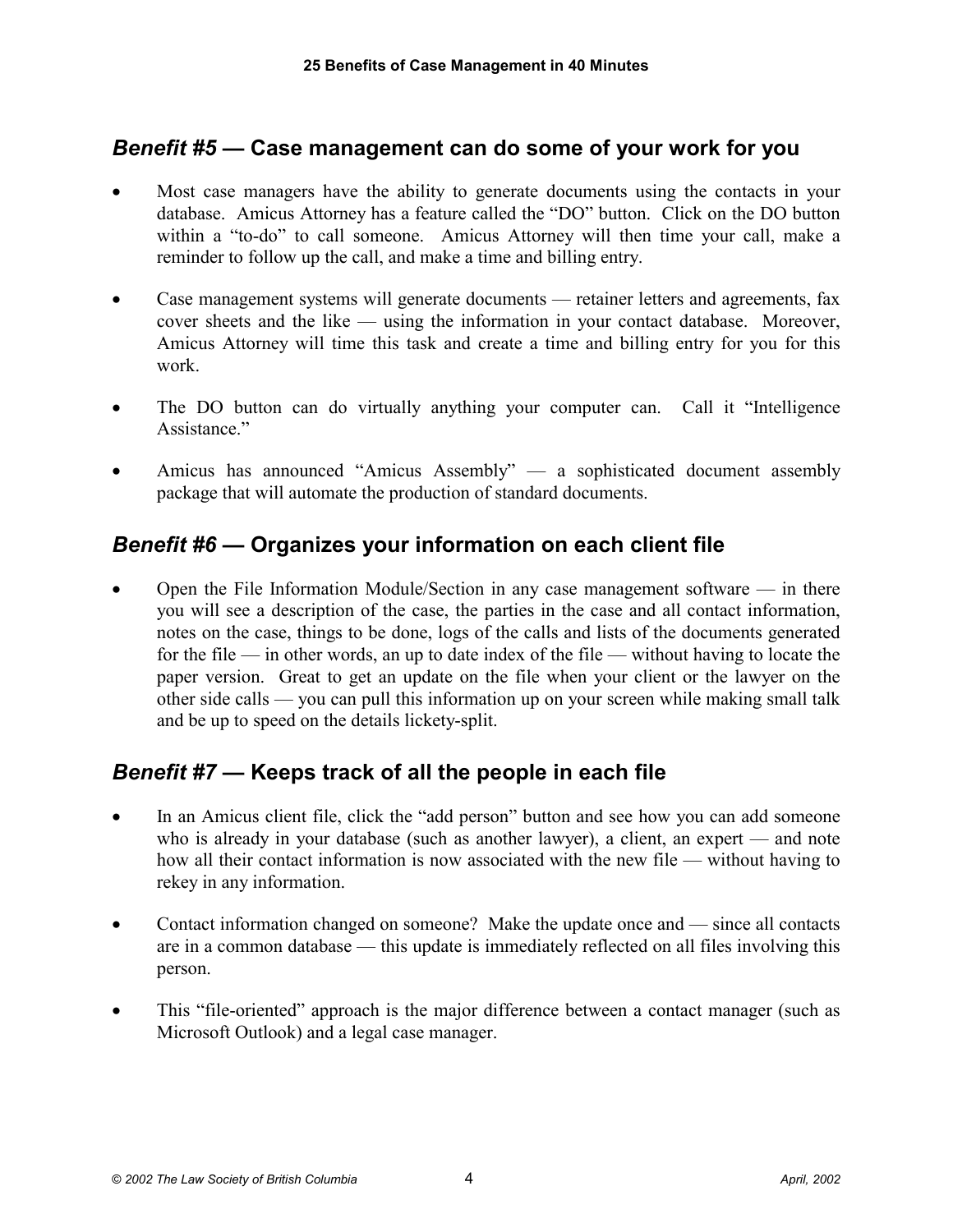# *Benefit #8* **— Coordinates your communications with all the people in each file**

- Open an Amicus client file and see the people associated with that file. Click on the telephone call icon for any of them — your call on that file is now being logged, your billable time is being recorded, and your notes of the conversation are being associated with the file. In Amicus Attorney you can click on the "show calls" button and review the calls with that person — or within any of the modules in Amicus Attorney you can click on the "i" info button beside a contact name and see the contact card for that person. You can then create a time and billing entry (through a few clicks), print up a memo for the paper file (using the print memo button in Amicus Attorney), create a follow-up reminder (again unique to Amicus Attorney), print up a fax cover sheet to the person with whom you have just talked, create an email to that person instead — and have all this information associated with your file.

# *Benefit #9* **— Organizes linked events according to defined schedules**

- - $OK$ , so you have to create a pleading and the response must be filed within  $X$  days — how can you use your case manager to manage this? By using linked events.
- $\bullet$ Create a to-do with a deadline to file a pleading.
- $\bullet$ Next create a to-do to check if a Reply is filed 14 days after the original pleading is served.
- $\bullet$ Link the second to-do to start clocking days once the first to-do is clicked as being "Done."
- $\bullet$  Now you don't have to worry about changing the date for checking on the Reply since the two events are linked — if the first date changes, the second date will change accordingly.
- $\bullet$  The "chaining of events" for particular kinds of files can be saved as a precedent — for example, you can create a chained check-list of to-dos of all your usual pre-trial checks and production deadlines including expert evidence production dates for a personal injury file — and once created, you can reuse that precedent on every personal injury file.
- $\bullet$  This "linked events" power can be used to create precedents. I know of an intellectual property lawyer who has established a 200 event "claim" that tracks a patent filing and all steps that must be taken along the way, using the initial filing date as the start. This was done with ProLaw.

## *Benefit #10* **— Lets you keep all the documents on each file at your fingertips**

- You have a case starting that will involve pleadings, transcripts, memos, telephone call memos, photographs, written evidence, tapes of telephone calls — in other words, diverse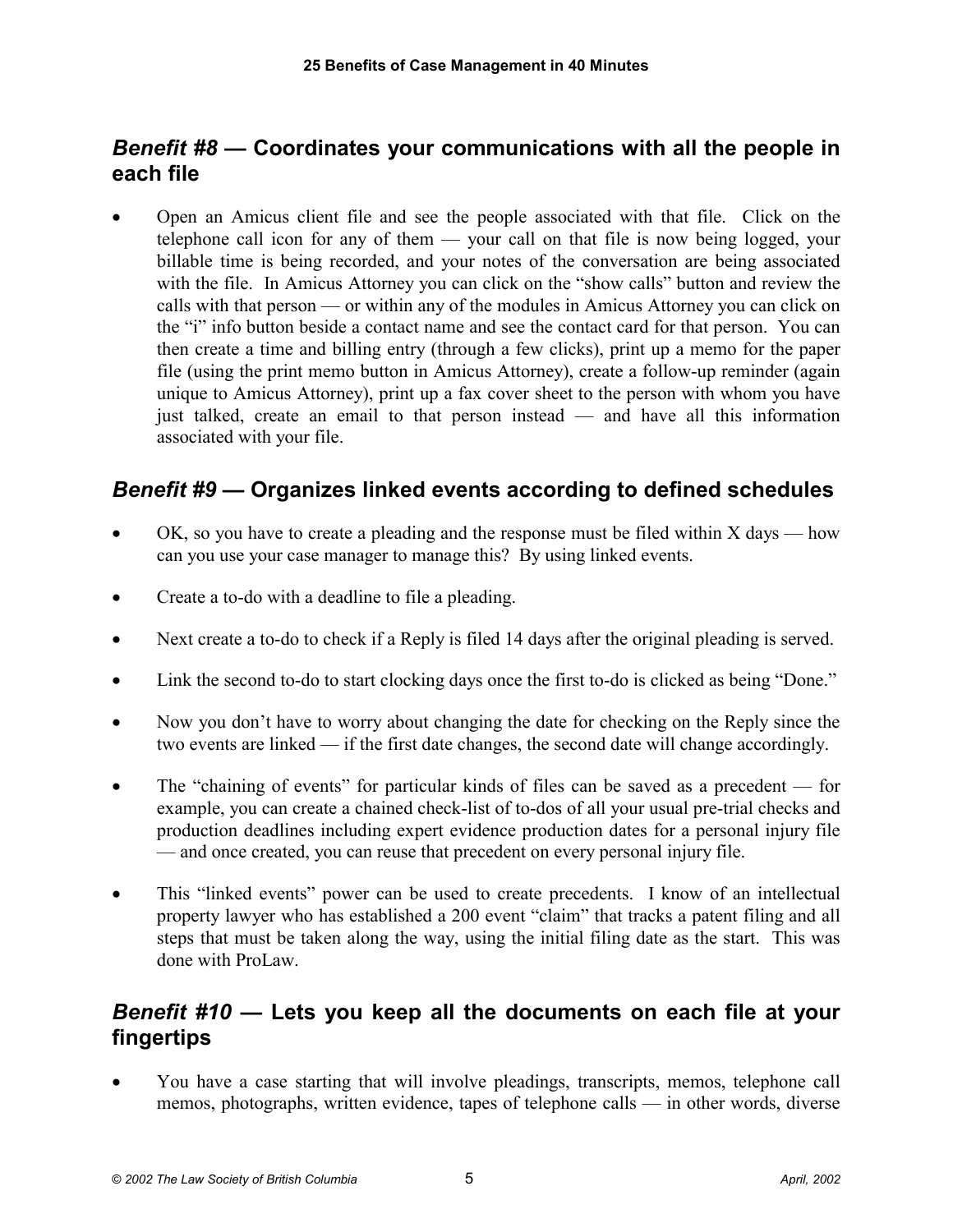forms of information that will become integral to the file. Ordinarily this evidence must be stored in the paper file or in "buckets" or otherwise physically organized to be accessible to the lawyers and their experts in the case.

- $\bullet$  Case management offers a different method. First, convert all this information into digital form — the paper documents can be scanned, and image and OCR (optical character recognition) files created. Audio and video evidence can also be converted to digital forms. Photographs can be scanned. In fact, virtually all information today can be converted to digital form.
- $\bullet$  Second, go into your case manager and open the file in question. Every case manager will allow you to associate a document on a CD-ROM or on your hard-drive with a file in your File Manager. Once you have done this, you need not cart around any of the physical evidence with you again. You can call up the file, scan the documents and double-click on any particular entry to view, hear or see the evidence directly on your computer screen. Beats carting around boxes of documents with you where ever you go.
- $\bullet$  Amicus Attorney also works with PaperPort software to scan and then store images of documents on the "brad" for a file (the area on each file that is akin to information typically held together in a physical file by a pin or clip).
- $\bullet$  Amicus Attorney V has "the Library" — where you can store legal opinions, memos and precedents among other things, and place them together with lists of web sites that you find useful in your practice — in effect a one-stop shop for finding knowledge at your fingertips.

# *Benefit #11* **— Automatically generates documents using information from files**

- - Case management software can create a fax cover sheet, a retainer agreement, a letter even a pleading — by sharing information with your word processor (or with software such as Hot-Docs).
- -You can create your own set of precedents to work in this way.

## *Benefit #12* **— Provides you with customization ability and reports tailored for your practice**

- $\bullet$  All case management software packages can be configured or customized. Amicus Attorney comes with the Administrator which allows you to create custom fields, precedent forms for automatic document generation and custom information on the "brad."
- $\bullet$  Amicus Attorney has been programmed with many of the actions done for you — no need to customize (i.e., the DO button or the Print Memo button or the "i" button).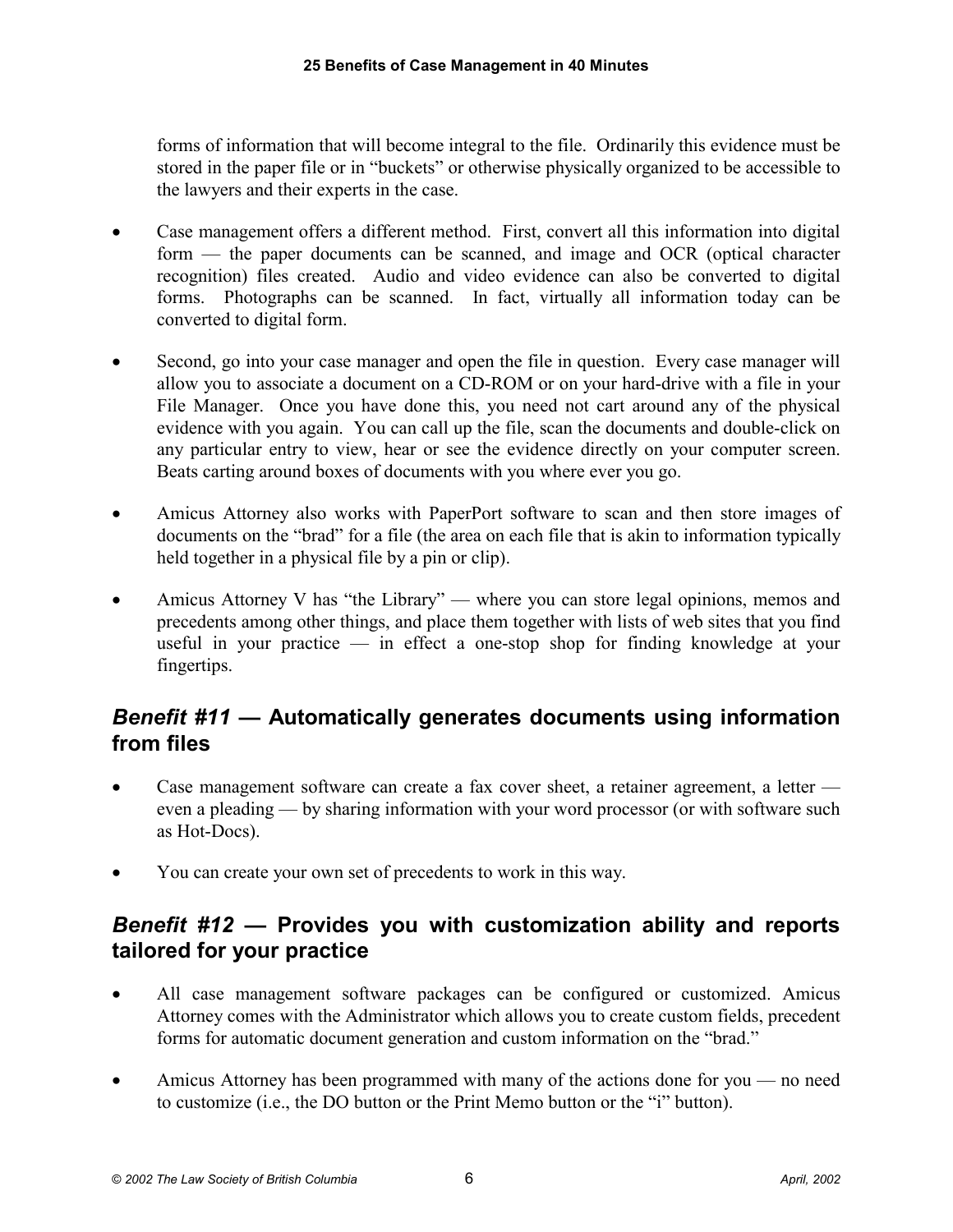- $\bullet$  Amicus Attorney allows 50 custom fields, and custom layouts, per area of law (file type), enabling you to store different custom information for each different type of file you have.
- $\bullet$ You can also set up 20 custom fields for contacts.
- - Amicus Attorney allows you to customize your lists and categories — your list of file types or areas of law, contact types (i.e., judges, expert witnesses, etc.), appointment categories (i.e., court, mediation, etc.).
- $\bullet$  Amicus Attorney allows customization of documents. All the information stored in the custom fields that you have set up by file type can be used when generating documents thereby allowing you to create a custom set of 'templates' for specific areas of law.
- $\bullet$ Amicus Attorney allows customizable reports.
- $\bullet$ All other case management software has the customization ability.

#### *Benefit #13* **— Ensures that you NEVER forget to return a telephone call or email**

- - All case and contact managers will log calls. All case management software programs will allow you to create a time and billing entry and a reminder from a logged call. Amicus goes a few steps further by incorporating the Communication Center module into the system. The Communication Center is currently unique to Amicus Attorney.
- $\bullet$  The Communication Center organizes all your phone calls and emails. New telephone messages are taken and appear in your Unreturned Calls tab in Amicus. They contain the caller, the file information and whether or not the call is urgent (if it is, then it appears on top of whatever else is on your desktop and an audible phone alarm is triggered on your desktop.
- - From your call slip you can return the call, make notes about the call, create a call-back reminder, convert the phone message to a to-do, create a time and billing entry and print a memo about the call.
- $\bullet$  All your phone messages remain under your unreturned calls tab until you click "Returned." In this way you never miss or lose a phone message.
- $\bullet$  Since all calls are logged and timed, you can say to someone "yes, I returned your call at 11:07 on the  $14<sup>th</sup>$  and spoke to your secretary — I left word for you to call after 4 pm that day."
- $\bullet$  You can retrieve a list of all calls, all messages and all emails for a particular client or for a particular day, directly from your desktop. No running for the physical file!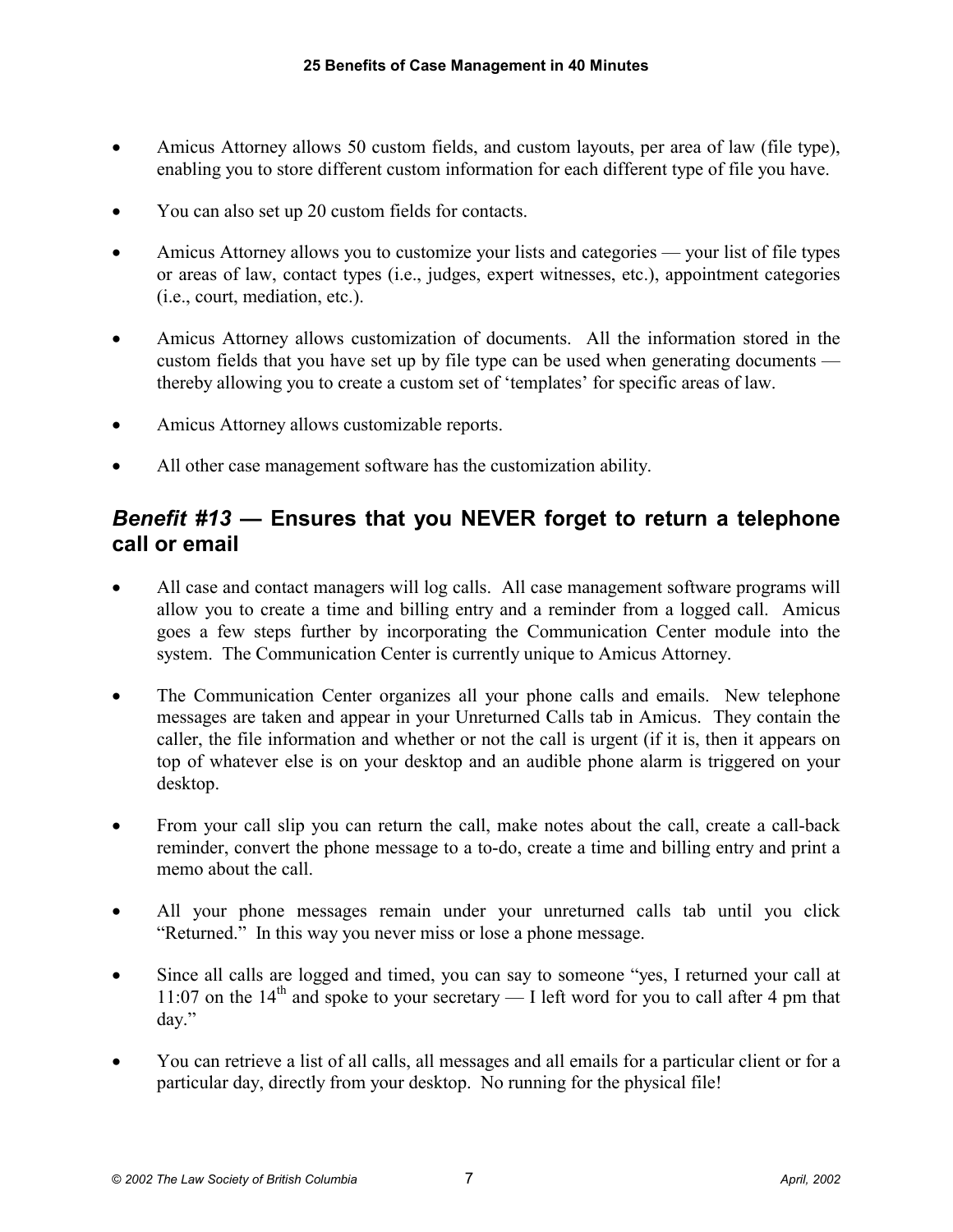## *Benefit #14* **— Case management makes it easy to keep track of all your billable time**

- - Some case managers will track and log your time. This makes the task of keeping and logging billable time easier. Studies have shown that people who track their time contemporaneously with completing tasks log 20% more time than those who log their time at the end of each day. Amicus Attorney takes this task a bit further by prompting you to do a time and billing entry whenever you complete a task — such as making a telephone call, completing a "to-do," etc.
- $\bullet$  Amicus Attorney is unique in having a full Time Sheet module — which further enhances your time keeping.
- $\bullet$  The Time Sheet shows a continual updated total of your billable time as you progress through your day.
- - Furthermore, the Time Sheet keeps statistics on how close you are coming to your targets for billable hours per day, per week, per month and per year. This statistical analysis of your time is unique to Amicus Attorney and allows you to keep on top of your billable goals — and those of your associates as well.
- $\bullet$  Case management software packages that record time will export your time directly into various accounting systems. Amicus Attorney interfaces with 24 preset systems and has a client and file link with Timeslips, Quickbooks, PCLaw, and Tabs III — which eliminates the need to enter your client information twice.
- $\bullet$  In the File Manager you can set a warning trigger — to notify you if the billable time on a file exceeds a user-defined preset. This means that you can determine to be notified if the total billable time on a file hits a certain number — necessitating a file review or decision. In this way you can prevent files from becoming unwieldy monsters.

#### *Benefit #15* **— Case management — no double-entry of information**

- - Computerized case management software benefits from integration — meaning that information once entered into the system need not be rekeyed. Information that is entered once is re-used whenever it is needed. Amicus Attorney is a very 'pro-active' system, completing much of the information for you.
- $\bullet$  An example of this is marking a task such as returning a phone call, or clicking a "to-do" as being done — which generates a time and billing entry in Amicus.
- $\bullet$  Furthermore, since all information is shared, corrections are made once — and are immediately reflected elsewhere in the system — e.g., phone number changes. This saves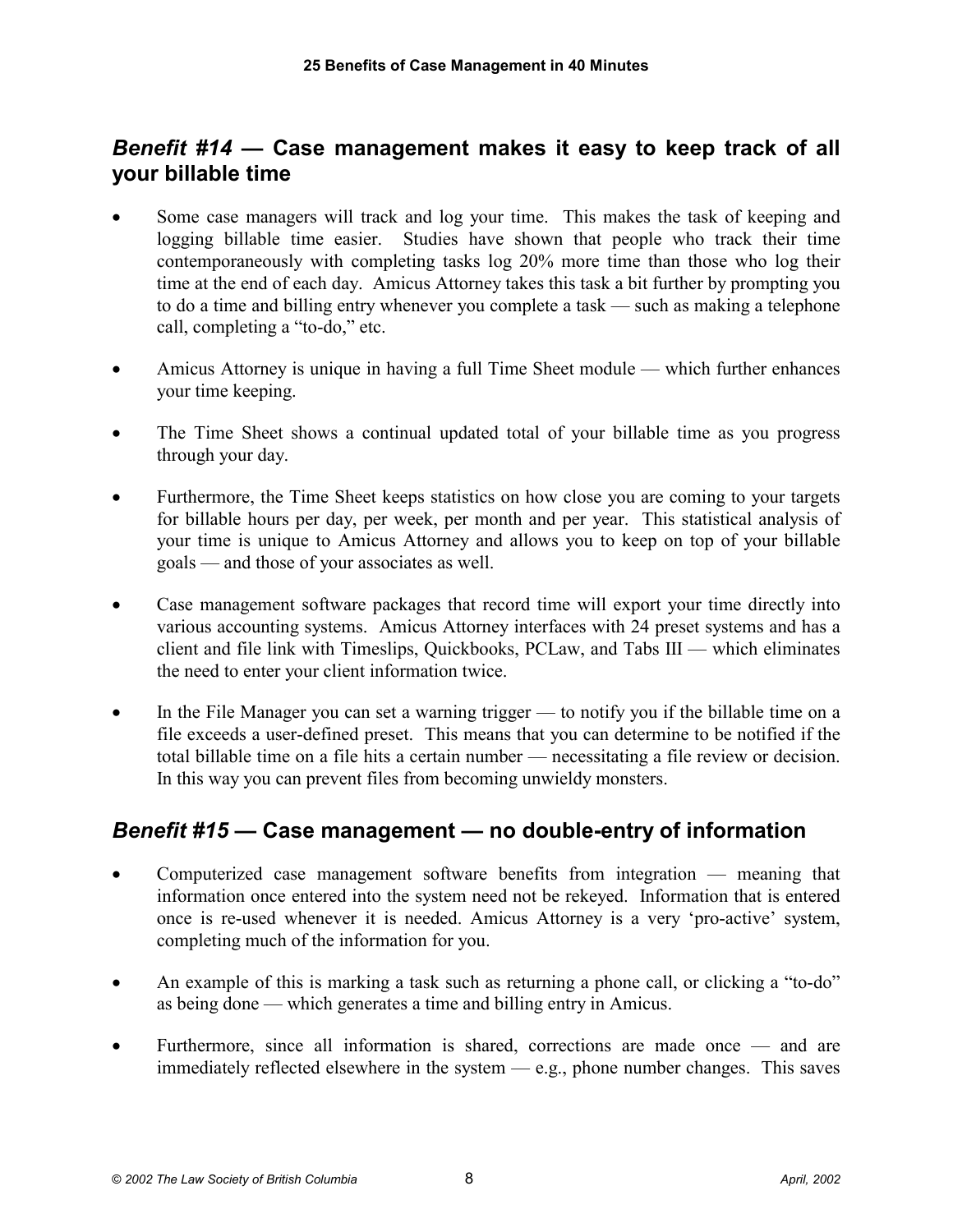staff time, it ensures consistent information across the firm and saves embarrassing moments when mail is sent to an old address.

# *Benefit #16* **— Provides you with pro-active advice about managing your practice**

- -Case management software will provide you with feedback on how you are progressing.
- $\bullet$  Amicus Attorney will prompt you if you haven't opened a file in a user-selected time period — to ensure that you are continually bringing in new business.
- $\bullet$  Amicus Attorney will remind you to call a client according to a user-defined time period ensuring that you keep in touch with all of your clients.
- $\bullet$  Amicus Attorney will prompt you if you haven't looked at your "To Do Someday" list reminding you that there is a bigger forest if you get lost in the trees…
- $\bullet$  Amicus will remind you if your regular "to-do" list is getting too long — you need help or you need to delegate some of your work to others.
- $\bullet$  Amicus will also remind you if you have missed any deadline dates or have gone overbudget in terms of billable time on a file.

# *Benefit #17* **— Pro-actively reminds you about business development activities and helps you keep in touch with clients**

- $\bullet$ Amicus Attorney's Dailies will remind you if you have not opened any new files lately.
- $\bullet$ Furthermore, Amicus Attorney will prompt you to keep in touch with your contacts.
- $\bullet$  Amicus Attorney will remind you if you have not posted any entries within a certain time on a file, reminding you not to allow files to go stale and unworked.

#### *Benefit #18* **— Helps you avoid malpractice claims/conflicts**

- $\bullet$  Case management software allows you to search your Contacts list to determine if you have a conflict regarding a new potential client.
- $\bullet$  In Amicus Attorney you can check for conflicts while making small talk with the potential client by searching your Contacts — for example for "Smith" — and then asking the caller her full name and address: if it matches the Catherine Smith on Elm Drive in your system you can politely decline to speak to her further. Furthermore, you can then view the "All Files" option when viewing the contact — if they are attached to any file it will also show you the 'role' they play (party, lawyer, consultant, witness, etc.).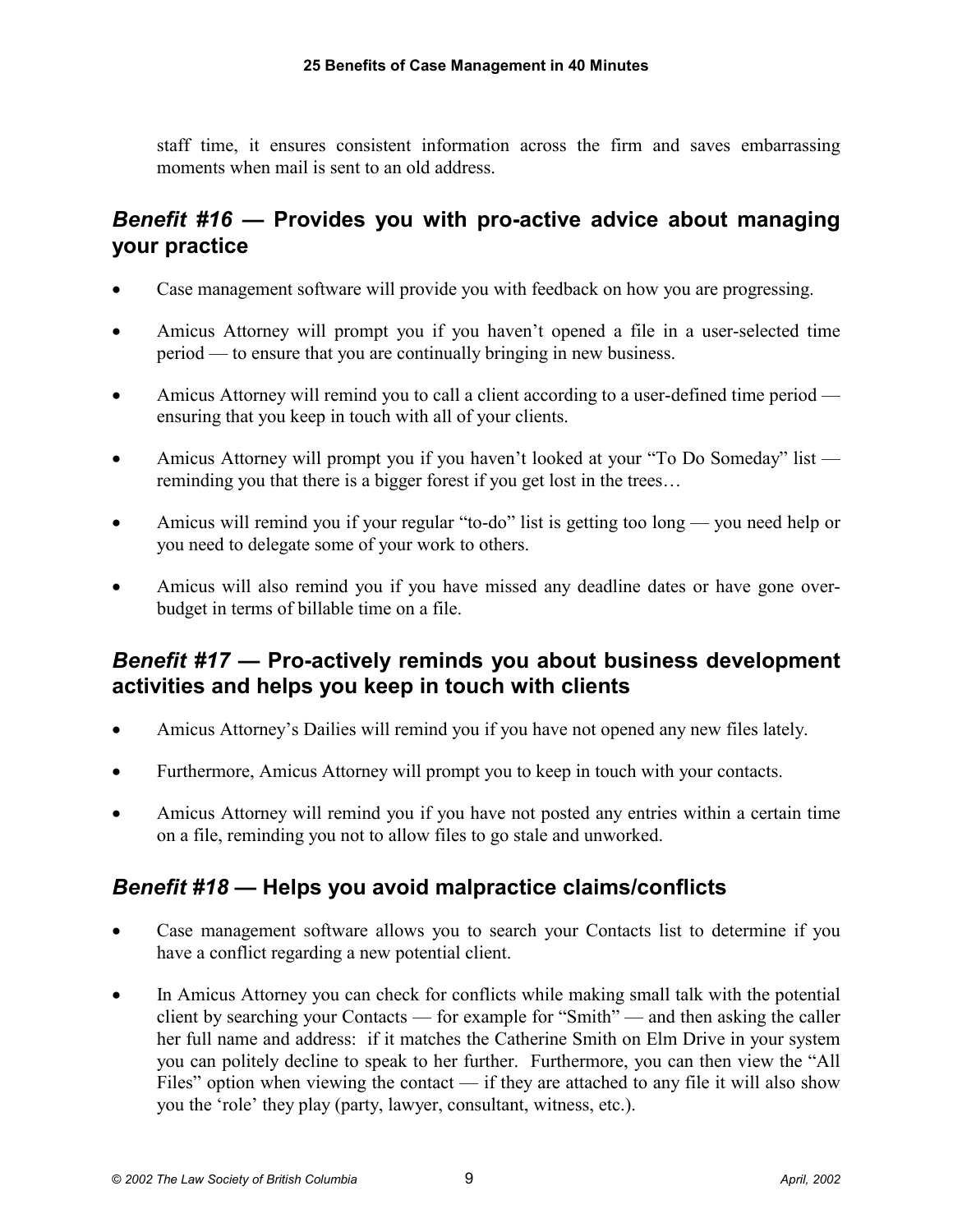- $\bullet$  You can also file away limitation reminders in the Calendar "to-do" section — to remind you of upcoming limitation dates.
- $\bullet$  Furthermore, Amicus Attorney will warn you if no time entries have been made on a file within a set period of time.
- $\bullet$  You can set up a precedent to include a "report to client" as one of the steps to be taken after an appropriate period of time has passed or step has been taken on the file. This will create a to-do on your calendar to keep the particular client informed and avoid one of the main complaints of clients — namely of their lawyer not keeping in touch.

# *Benefit #19* **— Lets you work from anywhere**

- $\bullet$  Amicus Attorney allows you to disconnect your Notebook from the office network, work independently, and then synchronize your data on reconnecting.
- $\bullet$  All case management software packages come with a version that is networkable or a client-server edition.
- $\bullet$  Most case management packages can be accessed remotely — either with dial-up access or via the Internet.
- $\bullet$  Most of the case management software packages are now capable of transferring their contact, to-do and calendar information to your Palm organizers (or Palm OS devices such as the Handspring Visor). Amicus Attorney allows you to synchronize your data between your desktop and your Palm organizer on reconnecting.
- $\bullet$  AAI — Anywhere, Anytime Intelligence — Amicus can email you information anywhere you are — even if the office is closed — provided your server is connected to the Internet. You can receive this information on a wireless PDA (personal digital assistant) such as a Palm Pilot or RIM Blackberry.

# *Benefit #20* **— Lets you manage your intellectual assets**

- $\bullet$  Amicus Attorney has "the Library" — a knowledge management resource built into the software.
- $\bullet$  You can organize your firm's precedents, your firm's research (memoranda and opinions), and other "unshelved" materials. This allows you a uniform and consistent method of building up your firm's intellectual property and making it available to others in the firm for greater effectiveness, efficiency and increased billings.
- $\bullet$  You can use the Library to serve as a "jump-off" point to your on-line research services such as Quicklaw, e-carswell, WestLaw or Lexis-Nexis. Amicus has info-at-your-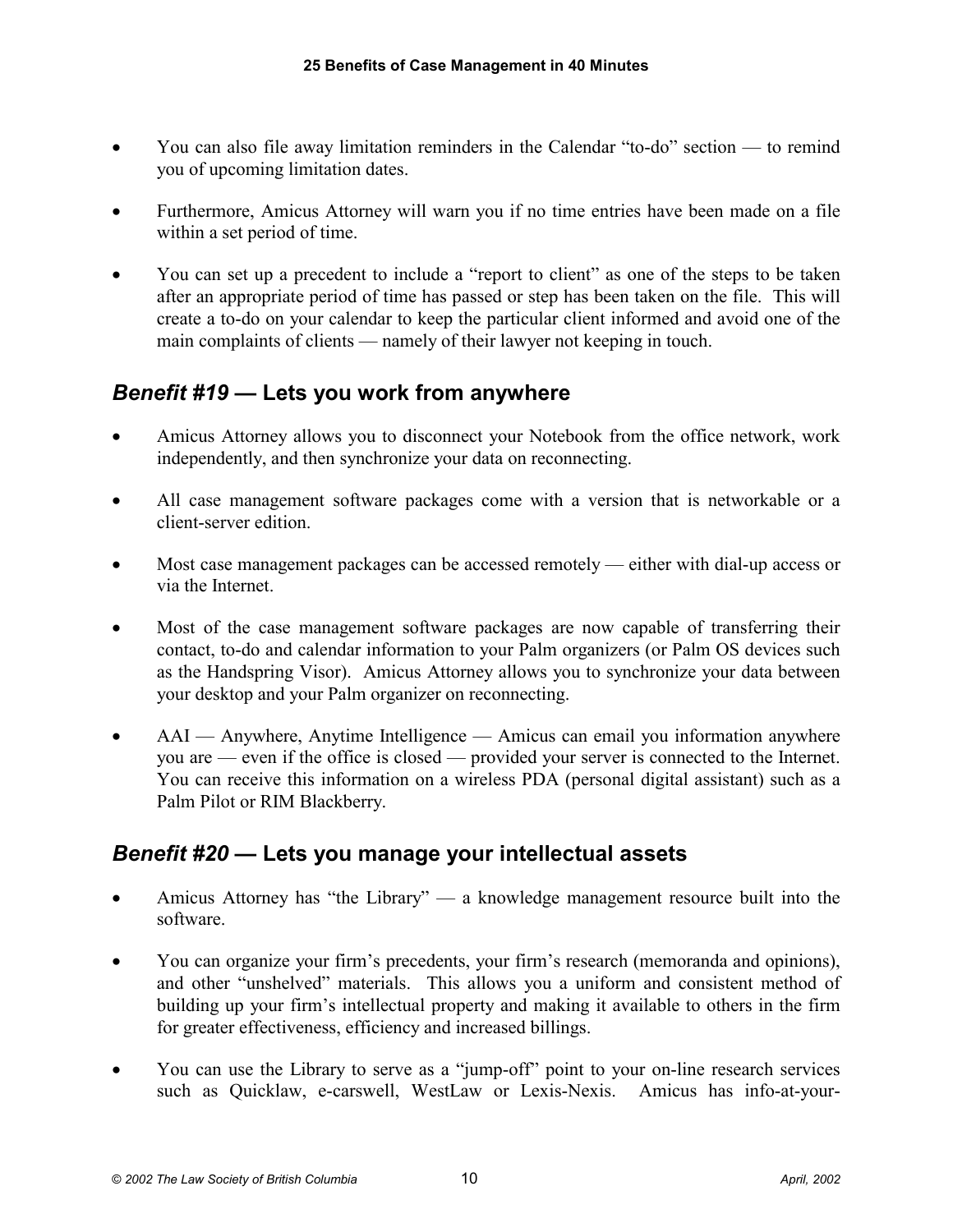fingertips about the services available within Westlaw, for example, such as KeyCite, WestDoc, West Legal Directory and provides insight on how to access these services and what you can expect by way of what they provide. The Library facilitates the capture of disbursements for such services, and generates a usage log for your librarian. As is expected with Amicus, billable time entries can be automatically generated for the time spent on the research. Connecting to the on-line services can be simplified by automatic provision of passwords and billing details for selected services.

- $\bullet$  Amicus comes with many on-line resources already included — and you can build and add to the list.
- - The Library can also be used as an Intranet resource by your office librarian, who can use the Library to provide information to everyone on how to best use each on-line resource.
- $\bullet$  Once you have conducted your research, you can save the results to the client's file ensuring that it is also available "at your fingertips."

#### *Benefit #21* **— Case management works with your document management software**

- - If you're looking for a document, Amicus Attorney's built-in document management capabilities allow you to search for documents on a particular file, on all files or on all files for a particular client. Find any document attached to your files by searching on its full text or on a document summary profile.
- $\bullet$  For those with Worldox, Amicus Attorney has a dynamic link with WORLDOX, the most popular document management software (Technolawyer @ award, 2001).
- $\bullet$  This integration ability allows you to attach Worldox documents to the file "brad" (the Amicus Attorney electronic file) so that Amicus organizes all the relevant information on your file (along with telephone messages, telephone calls, emails and documents).
- $\bullet$  If you create, modify or delete a Worldox profile when offline in Amicus Attorney, then the changes are updated automatically when back online.

#### *Benefit #22* **— Case management calculates dates for you**

- $\bullet$  You need to calculate forward dates constantly as a lawyer — from limitation dates to dates dependent on trial schedules and the like.
- $\bullet$  The Date Calculator built into Amicus Attorney allows you to calculate the number of business days, calendar days, weeks, months and years before, after or between any day or set of dates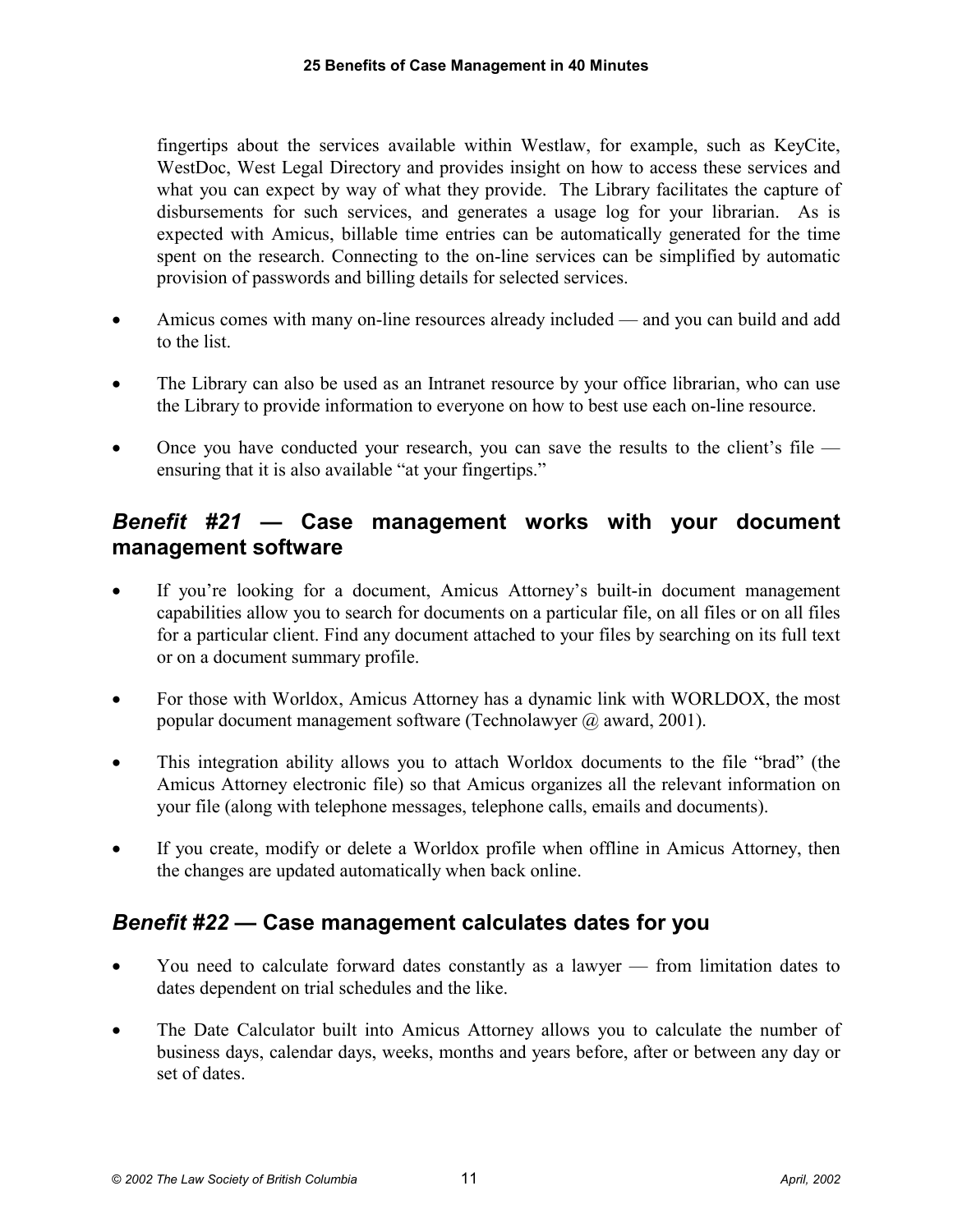- If a reminder falls on a weekend or statutory holiday, then you can pre-select if you want to see the reminder before, during or after the weekend or holiday — so that you never miss an important deadline.

#### *Benefit #23* **— Case management works with CompuLaw to calculate deadlines (this will be of particular interest when CompuLaw releases Court Rules Databases for Canadian jurisdictions)**

- $\bullet$  Amicus now integrates with CompuLaw's Court Rules Databases. This allows Amicus Attorney customers to schedule court dockets automatically according to State and Federal court rules. Users can schedule dozens of related dates in just seconds. Appropriate deadlines are entered instantly into the user's calendar.
- $\bullet$  Further, CompuLaw/Amicus Attorney Version V users have the ability to take advantage of CompuLaw's Jurisdiction Selection Experts™. This feature allows users to schedule the correct deadlines for any jurisdiction, by accessing Windows "Explorer-style" trees, eliminating the need to learn cryptic codes.
- $\bullet$  The Verify CompuLaw Events feature has been replaced with the CompuLaw Date Maintenance feature. Now, when CompuLaw's rule sets change, the user's calendar in Amicus Attorney will be automatically updated, saving even more time.

## *Benefit #24* **— Case management software can give you the "30,000" foot view on your practice**

- $\bullet$  The Dailies feature allows you to take a moment and answer the question: "What's going on today?" This feature provides you with an overview of your practice, your firm, the legal community and the world around you.
- - At the start of your day Amicus Attorney goes through your system and prepares a report on things to which you need to pay attention. These practice reminders include items such as:
	- $\bullet$ today's critical events (those items tagged as "critical" in your calendar),
	- $\bullet$ advice on managing your to-do list (if items are becoming a little stale),
	- $\bullet$  reminders to make or post time entries (so your accounting system has an accurate snapshot of your billable time),
	- $\bullet$  suggestions for business development and internal announcements from your system administrator.
- $\bullet$  You can go back to the "Dailies" at any time of the day to regain your perspective and gain a quick appreciation of your outstanding to-dos, unreturned telephone calls and emails and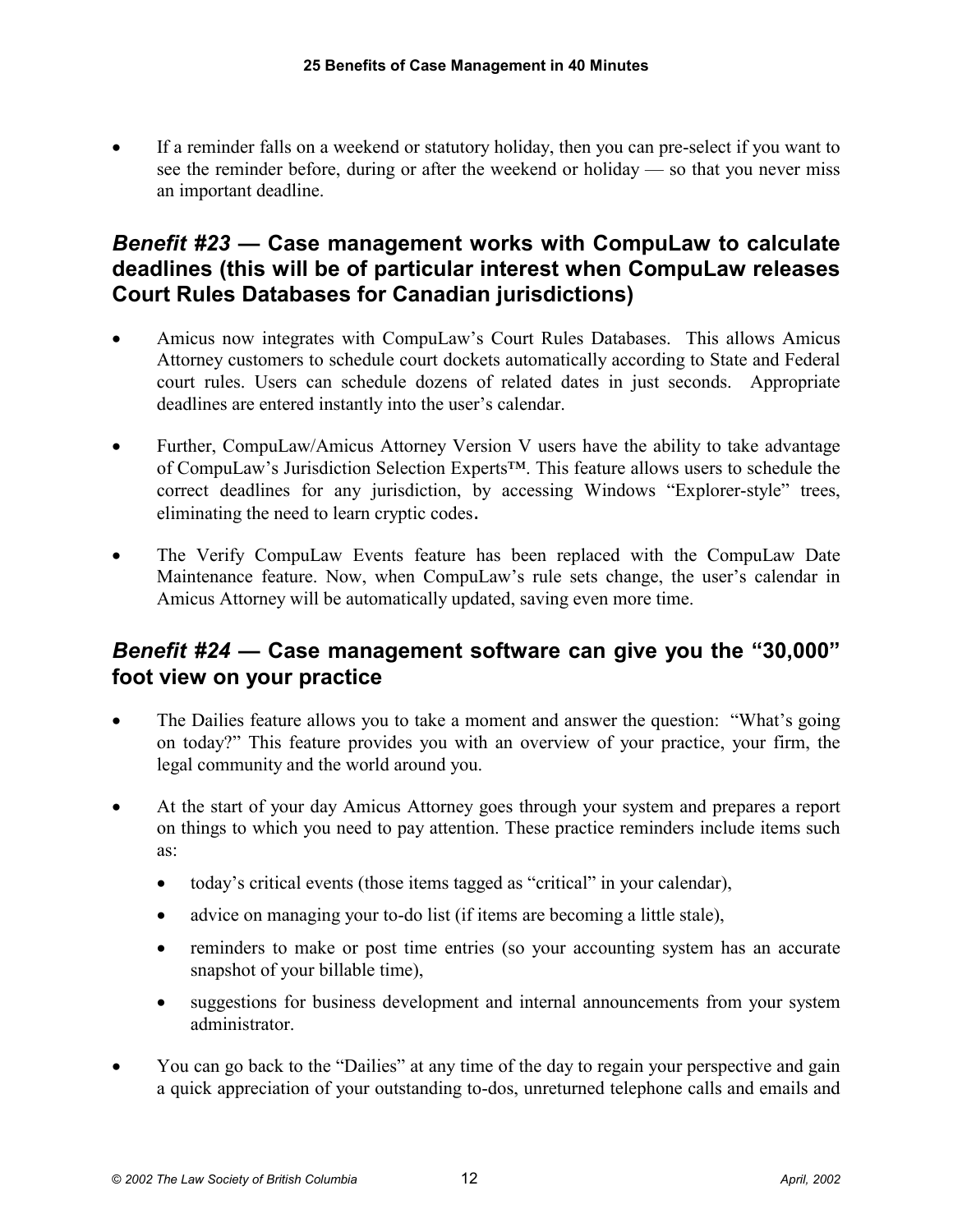your daily appointments. This ensures that you don't end the day without at least being reminded that you had to do something before you left!!

# *Benefit #25* **— Case management helps you sleep at night**

- - Case management software can help you avoid those wake-up-in-the-middle-of-the-nightdid-I-remember-to-file-the-action-on-the-Smith-matter-in-time nightmares.
- $\bullet$  Once you have implemented case management, you can allow the software to look after those features that once kept you up, such as:
	- $\bullet$ limitation reminders,
	- $\bullet$ conflict checks,
	- exceeding a billing limit on a file,
	- $\bullet$ failing to keep on top of deadlines on files,
	- $\bullet$ failing to call someone back, or
	- $\bullet$ failing to recall to call someone back,
	- $\bullet$ failing to return an email,

because they are monitored for you.

- - In conclusion, case management software offers to you:
	- $\bullet$ ease of use,
	- $\bullet$ shared information,
	- $\bullet$ integration into your office systems, in particular accounting, and
	- $\bullet$ the ability to think and work the way you do as a lawyer.

As a lawyer you are not a data entry clerk — any system you adopt should allow you to record tasks as you complete them — in an effortless manner. It should allow you to forget the background part of managing a case by taking that over for you.

This is really practice management — and I think it is invaluable.